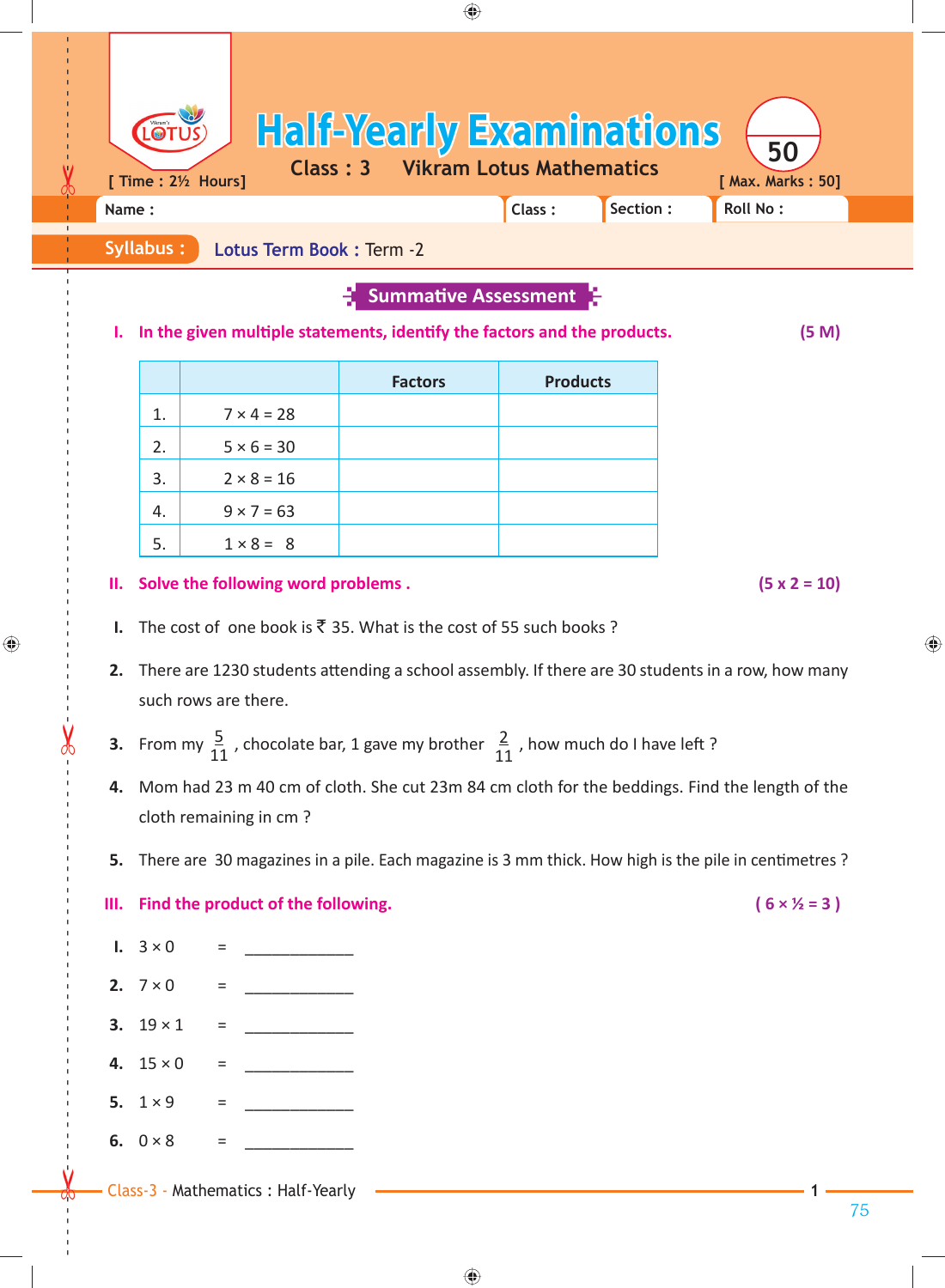

 $\bigcirc$ 

 $\bigoplus$ 

76

⊕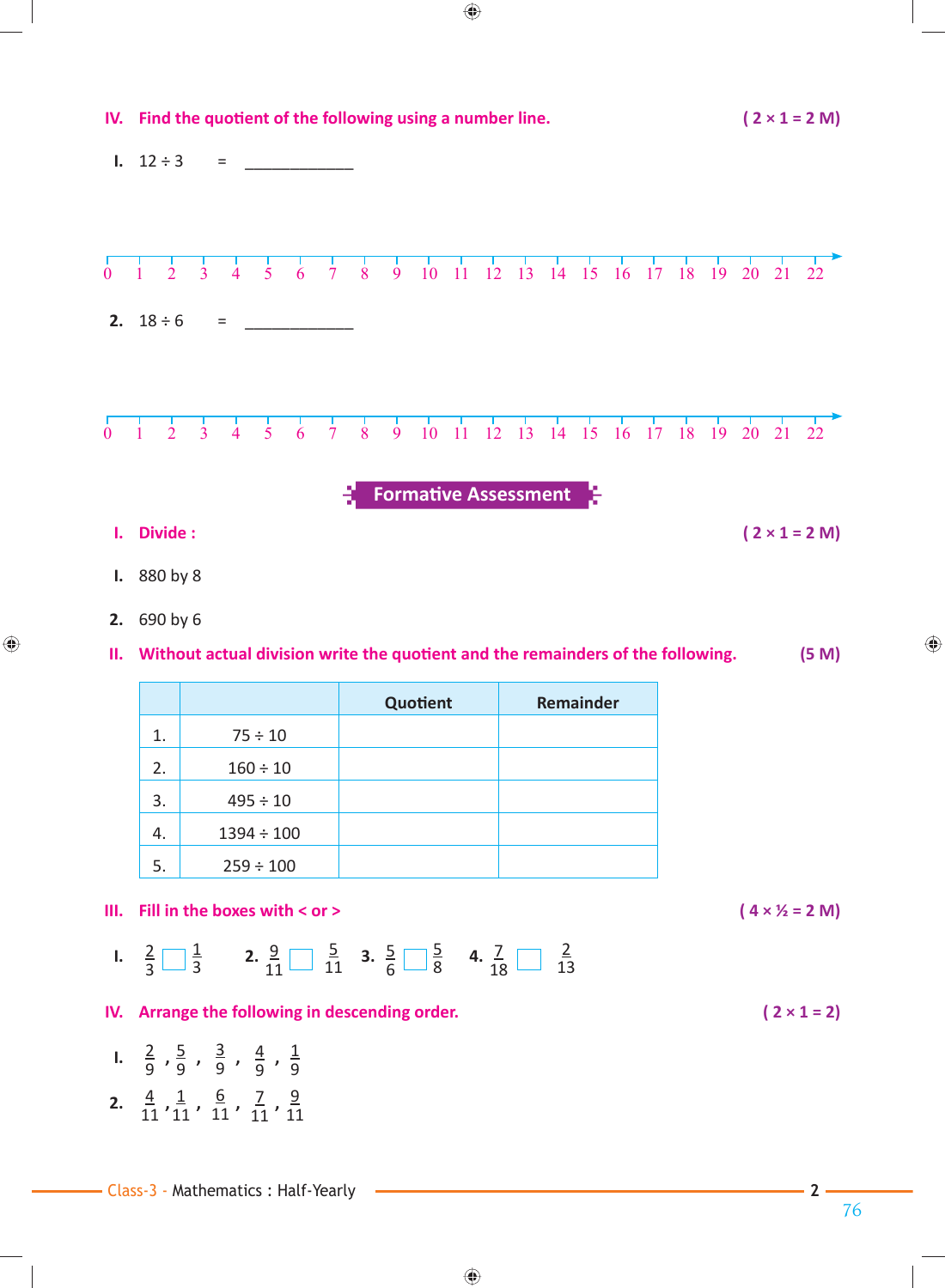

 $\bigoplus$ 

 $\bigoplus$